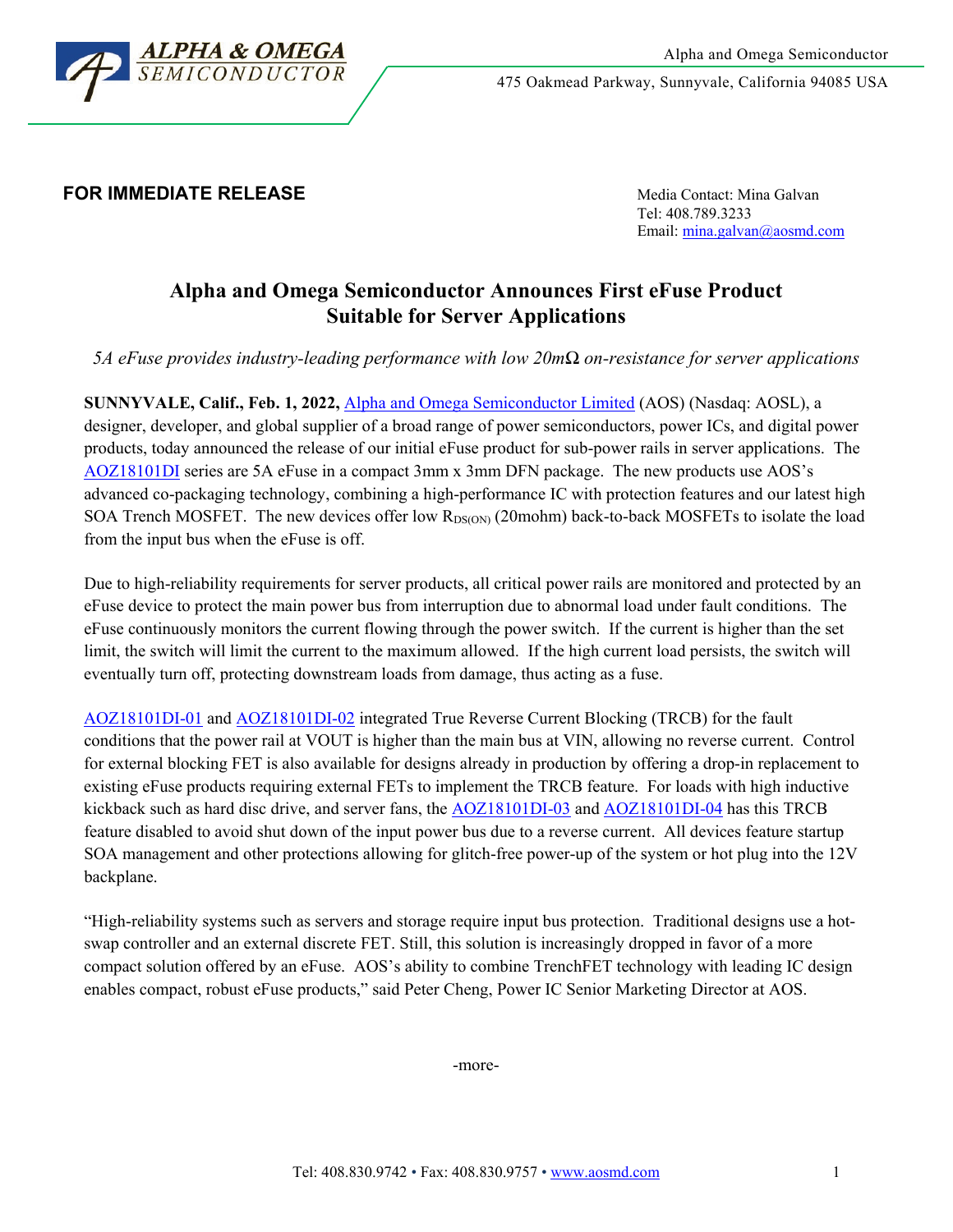## **Technical Highlights**

- Operating Range: 3.5V to 14V
- 22V Absolute Maximum rating
- On-Resistance: 20mΩ back-to-back MOSFETs
- Protection Features: Programmable Over-Current Protection, True Reverse Current Blocking (AOZ18101DI-01 and AOZ18101DI-02), Under-Voltage Lock-Out, Over-Voltage Clamp, Thermal Shutdown Protection, Programmable Soft-Start, Startup SOA Management
- Package: 3mm x 3mm DFN-10L

| <b>Part Number</b> | <b>Reverse Current Blocking</b> | <b>Fault Recovery</b> |
|--------------------|---------------------------------|-----------------------|
| AOZ18101DI-01      | Built-In                        | Auto-Restart          |
| AOZ18101DI-02      | Built-In                        | Latch-Off             |
| AOZ18101DI-03*     | Inactive                        | Auto-Restart          |
| AOZ18101DI-04      | Inactive                        | Latch-Off             |

\*Available Q1'22

### **Pricing and Availability**

The AOZ18101DI series are immediately available in production quantities with a lead-time of 14 weeks. The unit price for AOZ18101DI-01, AOZ18101DI-02, AOZ18101DI-03, and AOZ18101DI-04 starts at \$0.72 in 1,000-unit quantities.

### **About AOS**

Alpha and Omega Semiconductor Limited, or [AOS,](http://www.aosmd.com/) is a designer, developer, and global supplier of a broad range of power semiconductors, including a wide portfolio of [Power MOSFET,](http://www.aosmd.com/products/mosfets) [IGBT,](http://www.aosmd.com/products/igbts) [IPM,](http://www.aosmd.com/products/ipm) [TVS,](http://www.aosmd.com/products/tvs/esd-tvs) [HVIC,](http://www.aosmd.com/products/hvic/hvic-6-channel) [SiC/](http://www.aosmd.com/products/gan/sic)GaN, [Power IC,](http://www.aosmd.com/products/power-ics/ezbuck-dc-dc-buck-regulators) and [Digital Power](http://www.aosmd.com/products/power-ics/digital-multi) products. AOS has developed extensive intellectual property and technical knowledge that encompasses the latest advancements in the power semiconductor industry, which enables us to introduce innovative products to address the increasingly complex power requirements of advanced electronics. AOS differentiates itself by integrating its Discrete and IC semiconductor process technology, product design, and advanced packaging know-how to develop high-performance power management solutions. AOS's portfolio of products targets high-volume applications, including portable computers, flat-panel TVs, LED lighting, smartphones, battery packs, consumer and industrial motor controls, automotive electronics, and power supplies for TVs, computers, servers, and telecommunications equipment. For more information, please visit [www.aosmd.com.](http://www.aosmd.com/)

#### **Forward-Looking Statements**

This press release contains forward-looking statements based on current expectations, estimates, forecasts, and projections of future performance based on management's judgment, beliefs, current trends, and anticipated product performance. These forward-looking statements include, without limitation, references to the efficiency and capability of new products and the potential to expand into new markets. Forward-looking statements involve risks and uncertainties that may cause actual results to differ materially from those contained in the forwardlooking statements. These factors include but are not limited to, the actual product performance in volume